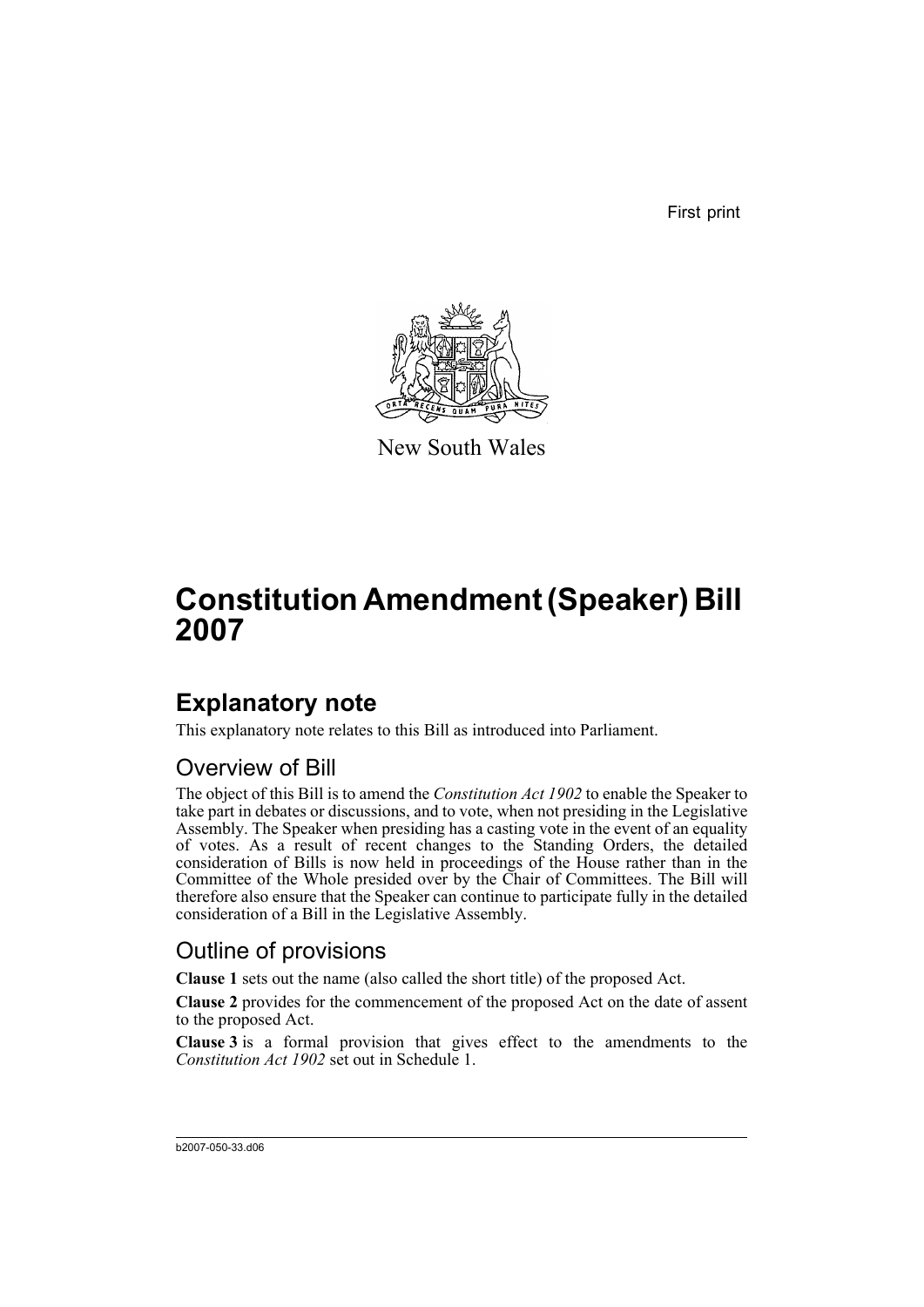Constitution Amendment (Speaker) Bill 2007

Explanatory note

**Clause 4** provides for the repeal of the proposed Act after all the amendments made by the proposed Act have commenced. Once the amendments have commenced the proposed Act will be spent and section 30 of the *Interpretation Act 1987* provides that the repeal of an amending Act does not affect the amendments made by that Act.

#### **Schedule 1 Amendments**

**Schedule 1 [1]–[3]** amend sections 31 and 32 of the *Constitution Act 1902* for the purposes outlined in the Overview above.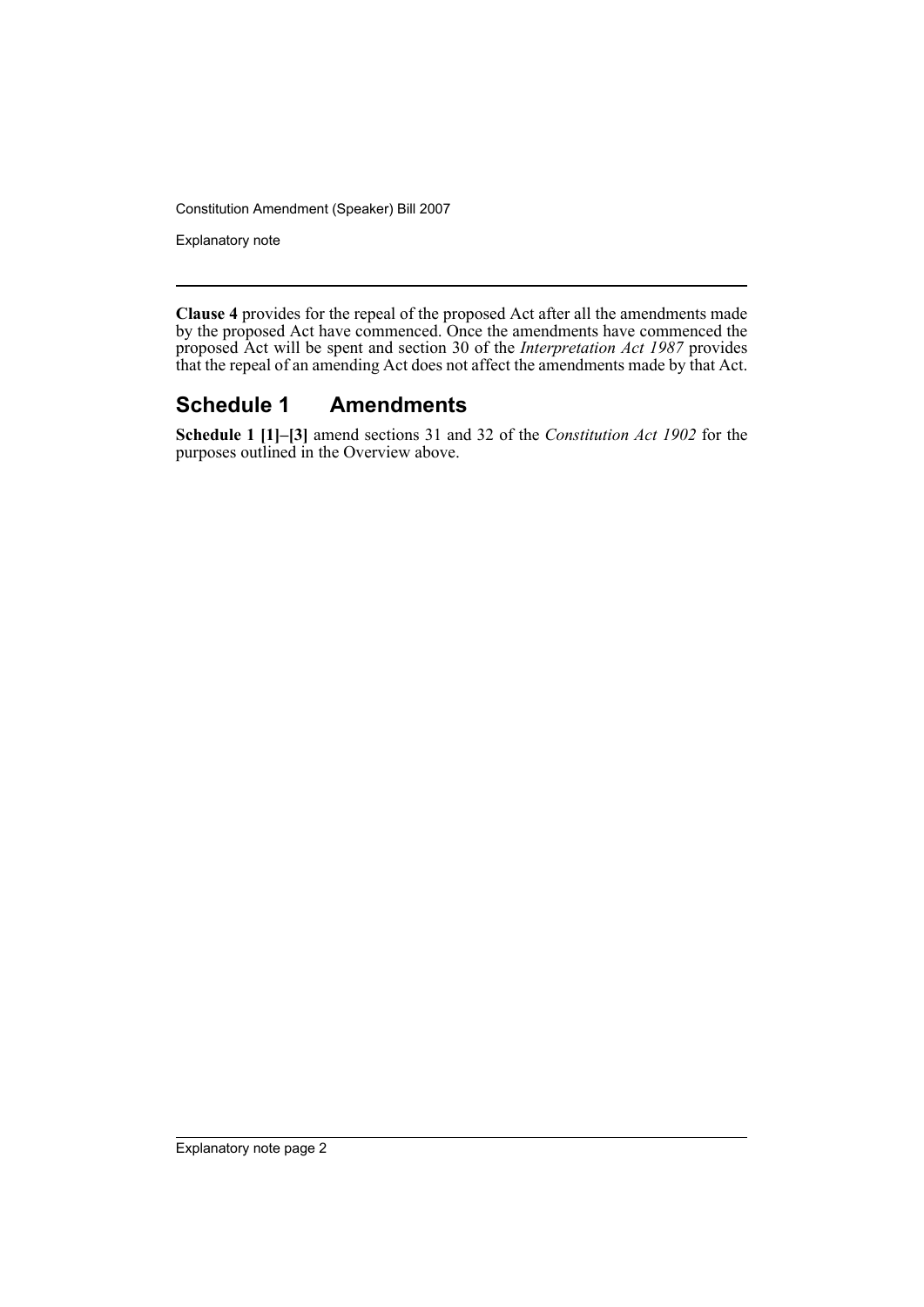First print



New South Wales

## **Constitution Amendment (Speaker) Bill 2007**

### **Contents**

|    |                                          | Page |
|----|------------------------------------------|------|
| 1. | Name of Act                              |      |
| 2  | Commencement                             |      |
| 3  | Amendment of Constitution Act 1902 No 32 |      |
| 4  | Repeal of Act                            | ◠    |
|    | Schedule 1 Amendments                    |      |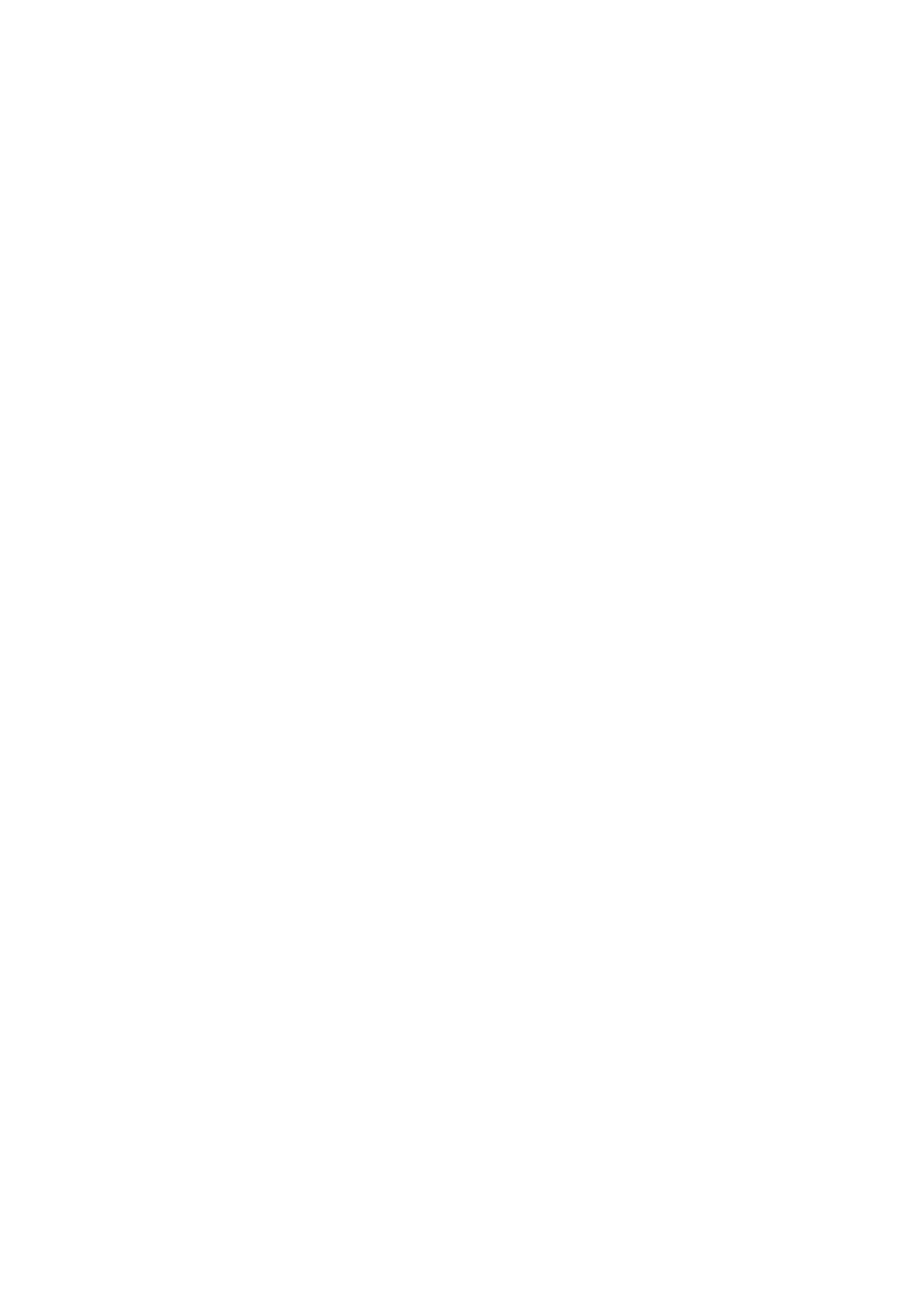

New South Wales

## **Constitution Amendment (Speaker) Bill 2007**

No , 2007

#### **A Bill for**

An Act to amend the *Constitution Act 1902* to enable the Speaker to take part in debates or discussions, and to vote, when not presiding in the Legislative Assembly.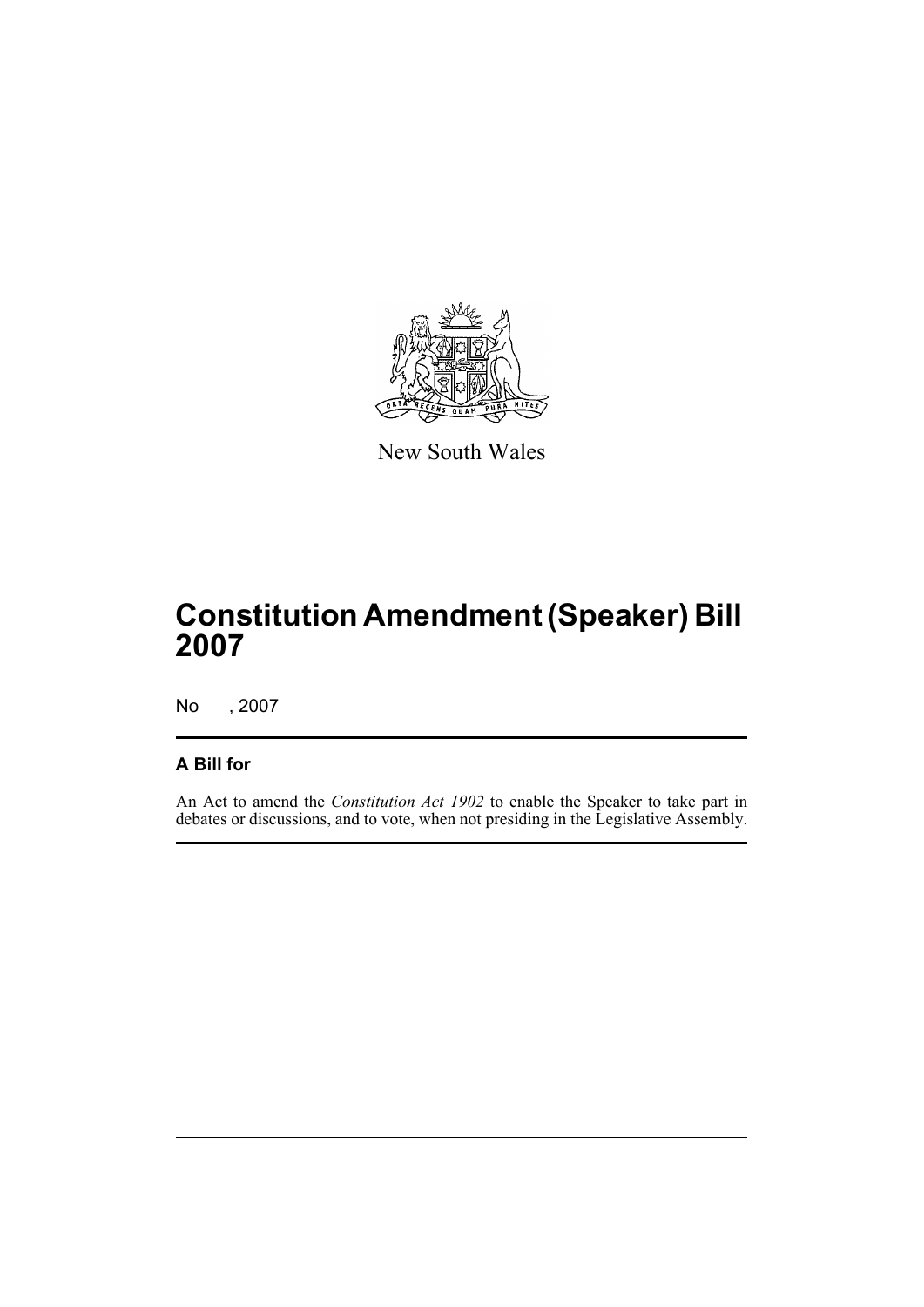<span id="page-5-3"></span><span id="page-5-2"></span><span id="page-5-1"></span><span id="page-5-0"></span>

|   |                                                 | The Legislature of New South Wales enacts:                                                                                                                | 1              |
|---|-------------------------------------------------|-----------------------------------------------------------------------------------------------------------------------------------------------------------|----------------|
| 1 |                                                 | Name of Act                                                                                                                                               | $\overline{2}$ |
|   |                                                 | This Act is the Constitution Amendment (Speaker) Act 2007.                                                                                                | 3              |
| 2 |                                                 | <b>Commencement</b>                                                                                                                                       | $\overline{4}$ |
|   |                                                 | This Act commences on the date of assent to this Act.                                                                                                     | 5              |
| 3 | <b>Amendment of Constitution Act 1902 No 32</b> |                                                                                                                                                           | 6              |
|   |                                                 | The <i>Constitution Act 1902</i> is amended as set out in Schedule 1.                                                                                     | 7              |
| 4 |                                                 | <b>Repeal of Act</b>                                                                                                                                      | 8              |
|   | (1)                                             | This Act is repealed on the day following the day on which this Act<br>commences.                                                                         | 9<br>10        |
|   | (2)                                             | The repeal of this Act does not, because of the operation of section 30<br>of the <i>Interpretation Act 1987</i> , affect any amendment made by this Act. | 11<br>12       |